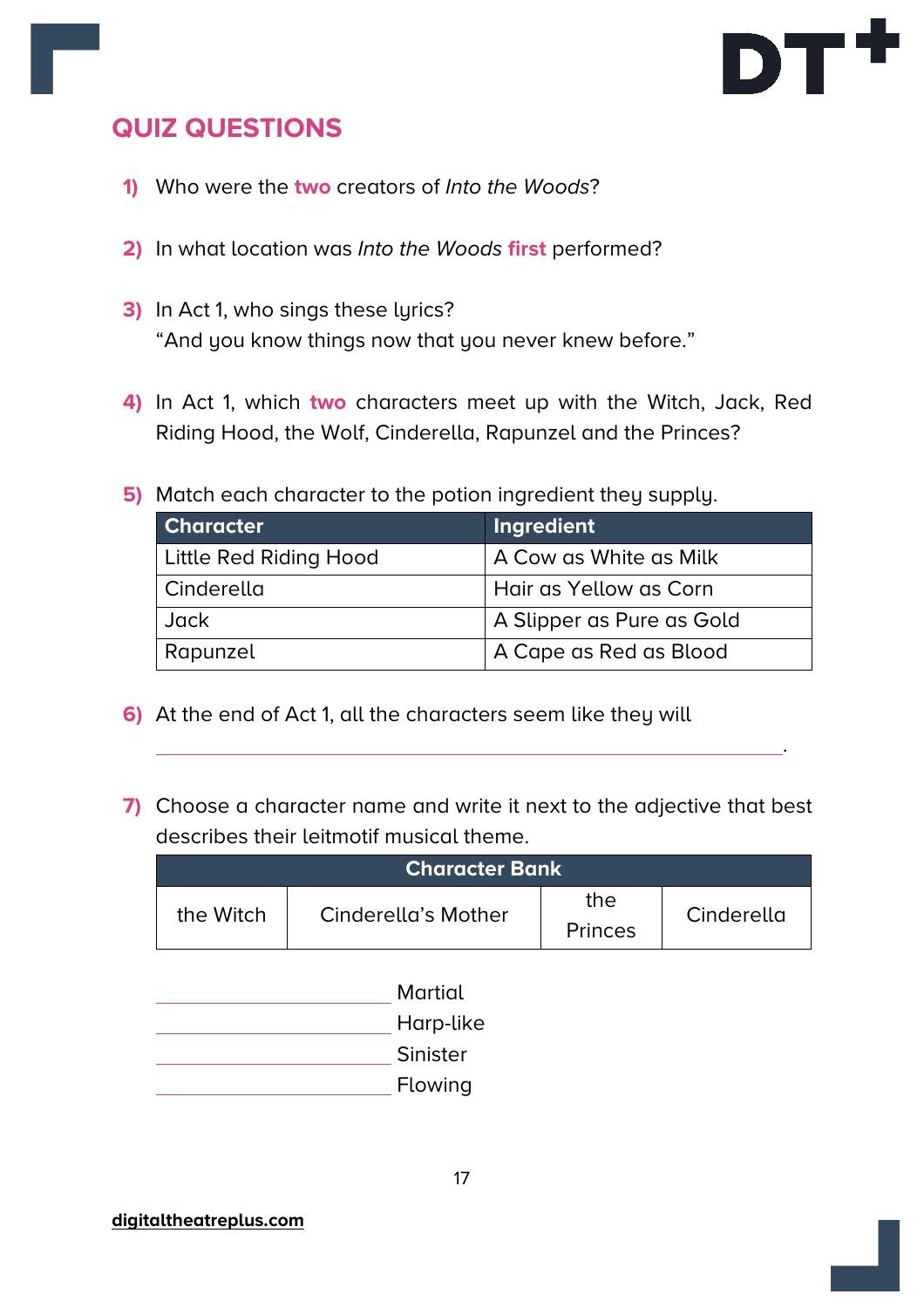

- **8)** In Act 1, who sings these lyrics and to whom are they singing? "Don't you know what's out there in the world? Someone has to shield you from the world. Stay with me."
- **9)** When she drinks the potion, the Witch gains back her , but she loses .
- **10)** Which **two** characters die at the end of Act 1?
- **11)** In what way do the Baker and his Wife achieve success at the end of Act 1?
- **12)** At the end of Act 1, both Princesses their Princes.
- **13)** In Act 2, who sings these lyrics and to whom are they singing? "You're not the man who started, and much more open hearted than I knew you to be."
- **14)** In Act 2, the characters realise that their actions have
- **15)** In Act 2, where do the characters flee to?
- **16)** How does the Giant's Wife come down to Earth?
- **17)** What is the Giant's Wife's motivation for coming down to Earth?
- **18)** Toward the end of Act 2, the song "Your Fault" is a
- **19)** What final words are the audience left with at the end of the production?
- **20)**In *Into the Woods*, what is most responsible for moving the story along at a rapid pace?